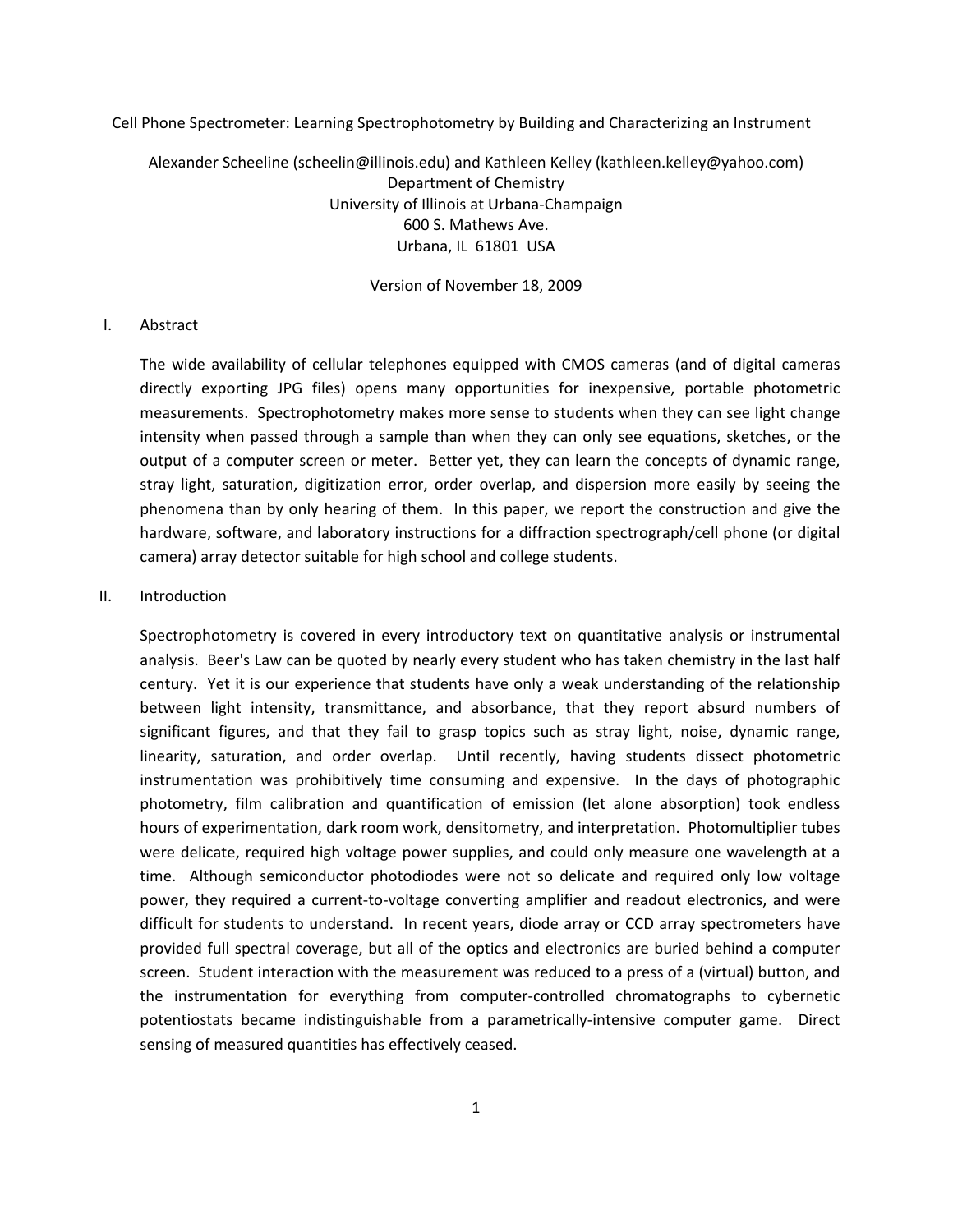Sometime during 2008, it occurred to the corresponding author that cell phone cameras had become common among students. "They're only 8 bit CMOS chips," was the initial thought. "The signal-to-noise ratio will be terrible. Dark current is likely to be a problem. No one in their right mind would use such a poor detector for doing quality spectrophotometry." In November, 2008, the author had a double‐take. If all these measurement problems were so blatant, wouldn't that make the concepts behind the problems easier to sense and learn than if one used a high quality detector and system? The result is reported in this paper: an inexpensive array detector spectrometer useful for teaching the basics of visible absorption spectrophotometry and the concepts general to spectroscopy at all wavelengths. The students supply the detector, while the instructor provides all other parts, costing no more than \$3 per group (2009 prices). After watching individuals, pairs, and triples of students use the parts, the authors believe that a team size of 3 is optimal, being big enough to have discussions, but small enough that all students get a turn to influence the engineering. This paper reports work in progress. Comparative, statistically‐validated student evaluation has not yet occurred. Bugs continue to appear in the software. And yet, the enthusiasm with which the cell phone spectrometer has been met by nearly everyone who has heard of it suggests that an early "roll‐out" of the concept is warranted. As an Open Access/Creative Commons publication, the author solicits participation by the community in implementation, debugging, and evaluation of this pedagogical instrument.

The use of cameras in cellular telephones for optical spectroscopy has been previously patented.<sup>1</sup>

III. Educational Goals and Methods

If successful, the student will be able to:

- List the components of a spectrophotometer and the order in which light traverses those components.
- Explain what a diffraction grating does, specifically including the concepts of dispersion and diffraction order.
- Explain what stray light is and explain how stray light decreases the quality of spectrophotometric measurement.
- Describe how a quality spectrophotometer would differ from the hand-made device.

The approach taken is, in essence, POGIL.<sup>2</sup> Students are given open-ended guidance as to how they might build the spectrometer. Typically, after a few minutes, the stimuli from the components cue the students as to what may be interesting or productive. To date, no student has reported an accurate, quantitative measurement. Yet, in discussion, it appears that they understand gratings, stray light, and dispersion more clearly than do students who have only heard of or seen pictures of the instrument components.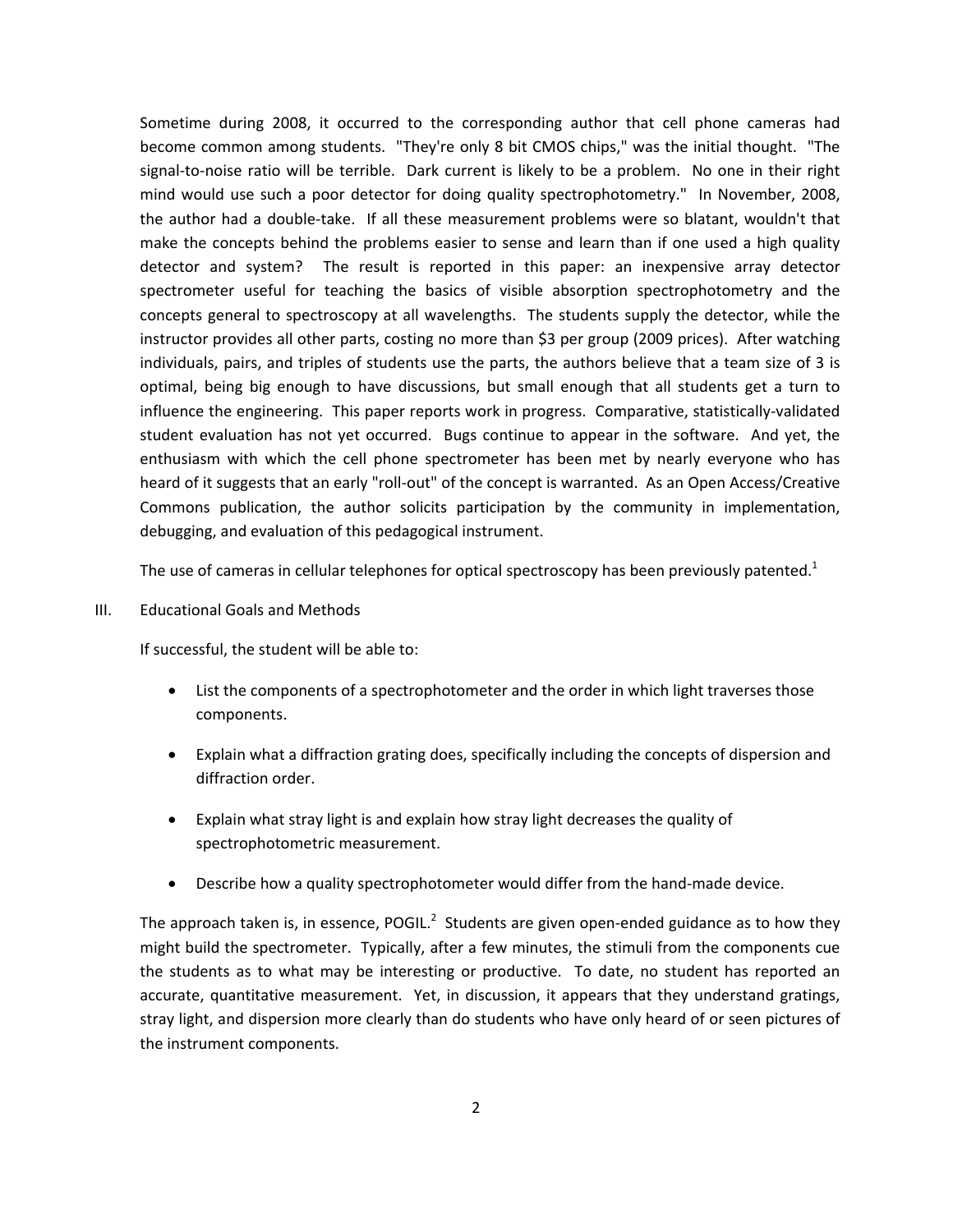## IV. Scientific Background

Any text on analytical chemistry (e.g. Harris,<sup>3</sup> Harvey,<sup>4, 5</sup> Skoog,<sup>6</sup>) covers the basics of absorption and fluorescence spectrophotometry. The central relationship is Beer's Law (or, for purists, the Beer-Lambert Law),

$$
A = \varepsilon b C = \log_{10} T = -\log_{10} \frac{I}{I_0}
$$
 (1)

Where

- *A* Absorbance
- *T* Transmittance
- $\varepsilon$  Molar absorptivity, L mol<sup>-1</sup> cm<sup>-1</sup>
- *b* Light path length through specimen, cm
- $C \longrightarrow$  Absorber concentration, mol  $L^{-1}$
- *I* Intensity detected in the presence of sample
- *I*<sub>0</sub> Intensity detected absent sample but with solvent present

Greater detail is contained in a vast literature, including discussion of spectrometer design,<sup>7</sup> detectors,<sup>8</sup> and measurement non-idealities.<sup>9, 10</sup> A review of spectrometer instrument design is thus omitted here, though simplified discussions do appear in the "High School Teacher Module" and "Student Module" accompanying this paper. Critical ideas include how diffraction gratings function:

$$
n\lambda = d(\sin \alpha - \sin \beta) \tag{2}
$$

with

- *n* diffraction order (integer)
- λ wavelength (nm)
- *d* grating groove space (nm)
- $\alpha$  incidence angle of light on grating, measured counter-clockwise from grating normal
- $β$  exit angle of observed, constructively-interfering light, measured counter-clockwise from grating normal

Low-granularity optical detectors (8-10 bit intensity digitization per pixel or channel) for chemical analysis have previously been employed by, e.g., Suslick, $^{11, 12}$  Whitesides, $^{13\text{-}16}$  and others. $^{17\text{-}21}$ Accepted practice is that charge‐coupled arrays are employed for low‐light‐level applications (fluorescence, Raman, atomic emission), while diode arrays are used for absorbance measurements (including commercial instruments by Agilent, Ocean Optics, Stellarnet, and others). In the limiting case that readout granularity is the limiting noise source, the signal-to-noise ratio for concentration measurement is given by: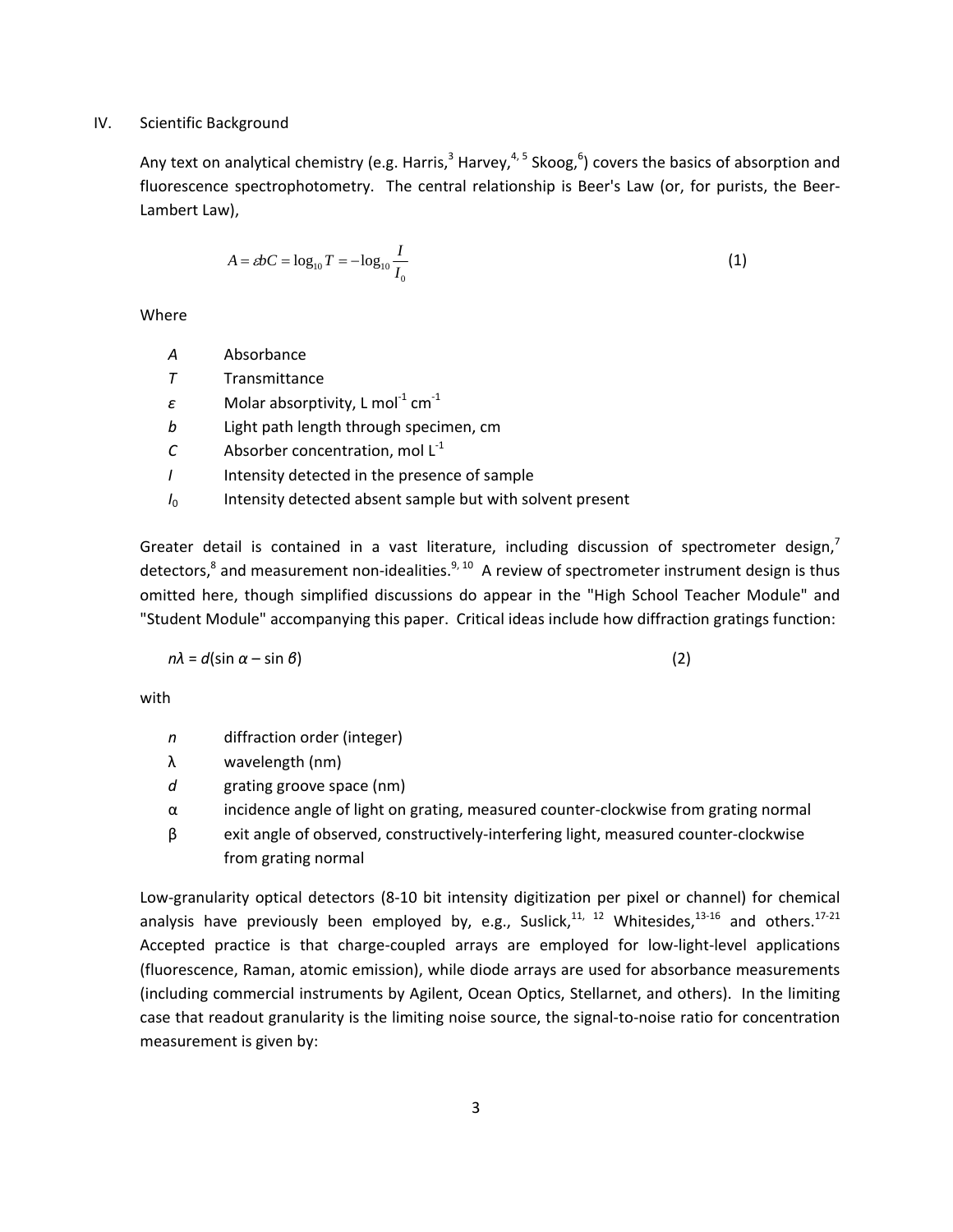$$
\frac{C}{\delta C} = \frac{-I_0 T \ln T}{\delta I \left(1 + T^2\right)^{1/2}}\tag{3}
$$

 $100$ 90 80  $70$ Signal-to-noise Ratio 60 50 40 30  $20$  $10$  $\mathbf 0$  $\overline{0}$  $0.1$  $0.2$  $0.3$  $0.4$  $0.5$  $0.6$  $0.7$  $0.8$  $0.9$  $\mathbf{1}$ **Transmittance** 

For an 8 bit digitizer, *I*0/*δI* = 255 or less. A plot appears in Figure 1.

**Figure 1**. Signal-to-noise Ratio for an 8 Bit Digitized Photosignal. Assumptions include: *I*<sub>0</sub> is full-scale exactly, at  $A=\infty$ ,  $I=0$  (no stray light), and intensity is high enough and stable enough that no noise source other than digitizer resolution contributes to measurement uncertainty.

What is not obvious is that instrument alignment, actual use of digitizer range, and positional stability of the detector all overwhelm the influence of digitizer resolution for the open geometry employed here. One may thus ignore all the usual theory and mathematics prior to having students build instruments; they will discover measurement flaws without the burden of algebra in advance.

### V. Components

Any camera that outputs a 24 bit JPEG file is adequate as a detector. Let the students bring whatever they have to lab. Their familiarity with their own cameras and cell phones obviates the need for instructors to document anything about the detectors, or even to know how to use them. When, in prior practice, has it been feasible to use instruments where the students were presumed to be technically more proficient than the instructors?

Every spectrometer needs a baseplate. A PDF file of a simple design is included in this paper. What it lacks in rigidity and sophistication is made up for by low cost. Any photocopier or printer can provide adequate replicas. Using heavy paper or thin cardstock has a slight advantage. The original drawing was made in *Autocad 2004*, and is linked to this paper.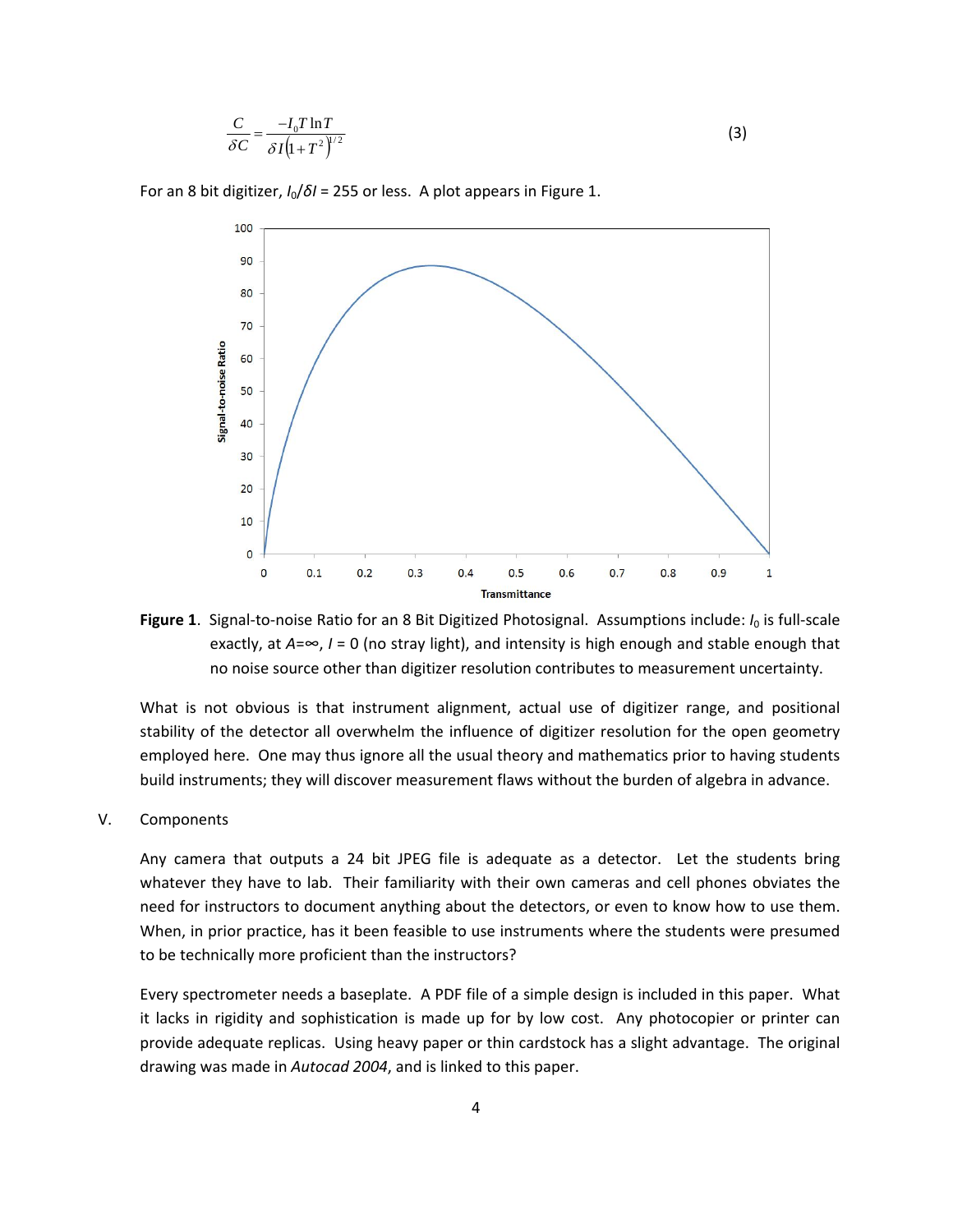The light source is a blue‐LED‐pumped fluorescent light source, dubbed a white LED (not to be confused with LEDs that are three independent emitters, one red, one green, and one blue). We have used an RL-5-W5020 device, the specifications for which can be found at http://www.superbrightleds.com/specs/w2\_specs.htm. The output divergence angle, ±9°, is narrow enough to provide high intensity, while being narrow enough to confine most light to the area of the grating. Approximate output as claimed by the vendor is replotted in Figure 2. Output power is specified for a current of 20 mA which requires a drive voltage of 3.8 V. For simplicity, we instead use a CR2032 3V battery, commonly employed in remote keyless entry transmitters. The LED/battery combination results in a current of barely 2 mA, so output is only about 1/10 of the full power rating (see Figure 3). While the batteries are available off-the-shelf world-wide, we have found Digikey (www.Digikey.com) is a particularly inexpensive vendor.



**Figure 2**. LED Emission Spectrum for 20 mA drive current. (replotted from Superbright LED website)



**Figure 3**. LED and Battery. LED diameter is 5 mm.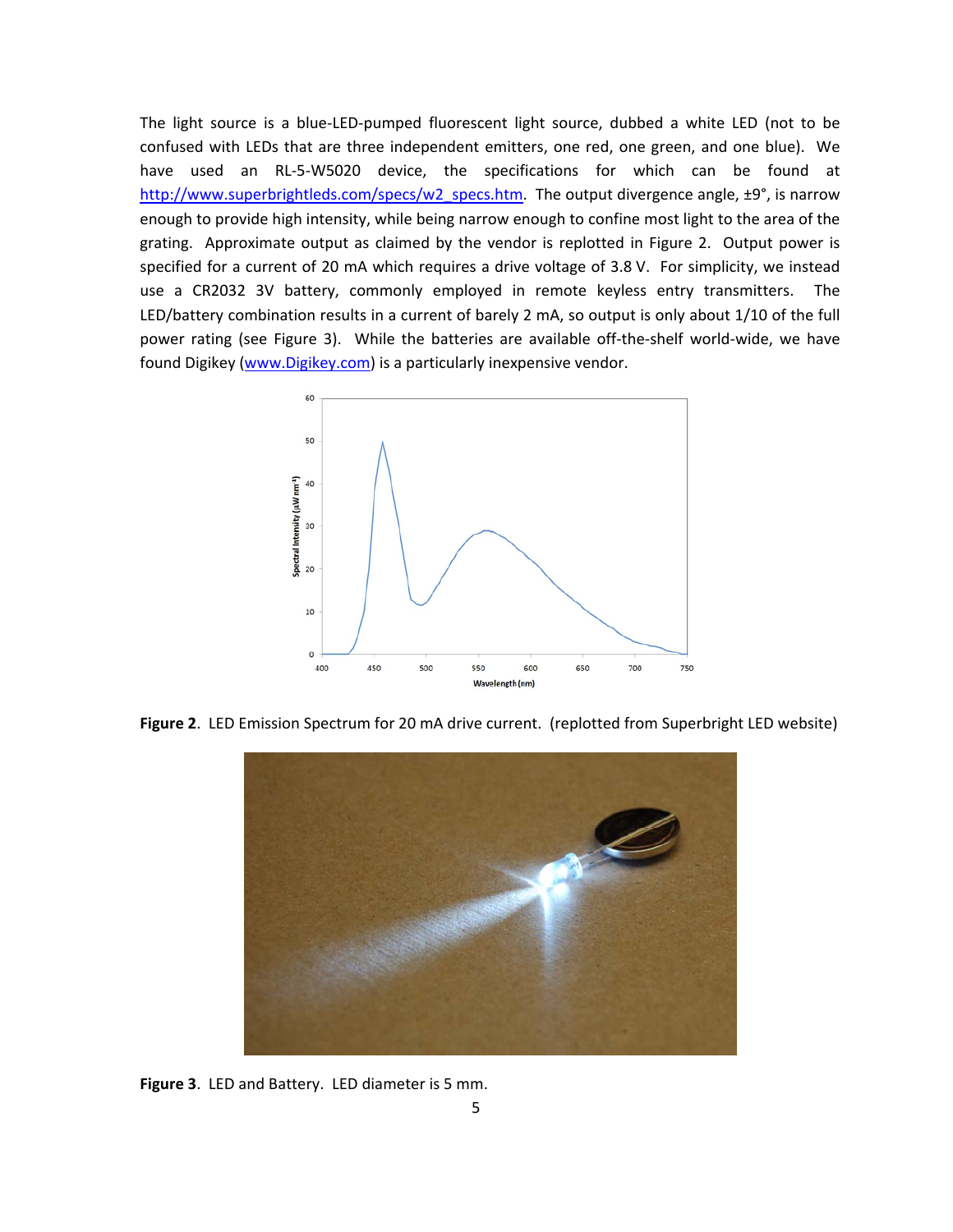Plastic 1 cm square, 3.5 mL cuvettes are entirely adequate; they are opaque below 300 nm, but the light source only emits above 425 nm. Commonly available from most lab supply houses, 100 unit quantities are available at approximately \$0.15 each from Vernier Software and Technology (http://www.vernier.com/accessories/access.html?cuv&template=basic.html).

Finally, one must obtain transmission diffraction gratings. Edmund Scientific Optics http://www.edmundoptics.com/onlinecatalog/displayproduct.cfm?productID=1490 is a convenient reseller. Edmund's stock number NT54-512 is a 500 line/mm grating available for \$0.78 each in quantities of 80. Apparently, Edmund purchases the gratings from Rainbow Symphony http://www.rainbowsymphonystore.com/scienanded1.html. Rainbow's price for 500 line per mm gratings starts at \$0.40 in quantities of 50. An important reason that the spectrometer design and software are being shared through a Creative Commons license is in the hope that without the possibility of license fees or aggregator's markup, costs will remain low, allowing wide use. The assembled spectrometer (sans detector) is shown in Figure 4.



- **Figure 4**. Assembled Spectrometer. LED, perched 1" above desk, shines through cuvette, aimed directly at grating, which in turn is braced with transparent tape. Spectrum and LED glare are unretouched (laboratory background removed for clarity). Picture obtained with Nikon D50 camera.
- VI. Software

Cameras typically output JPEG files. Spectral measurement thus proceeds most easily if software can directly import such files, extract spectra, and manipulate the spectra into intensity, transmittance, and absorbance data. Data export to other software, such as spreadsheets, is also critical, as students will want to adjust for stray light or saturation once they realize the problems exist. One could, of course, use commercial graphics software to pre-process the images and commercial mathematical packages such as *Matlab* or *Mathematica* to do the manipulations, but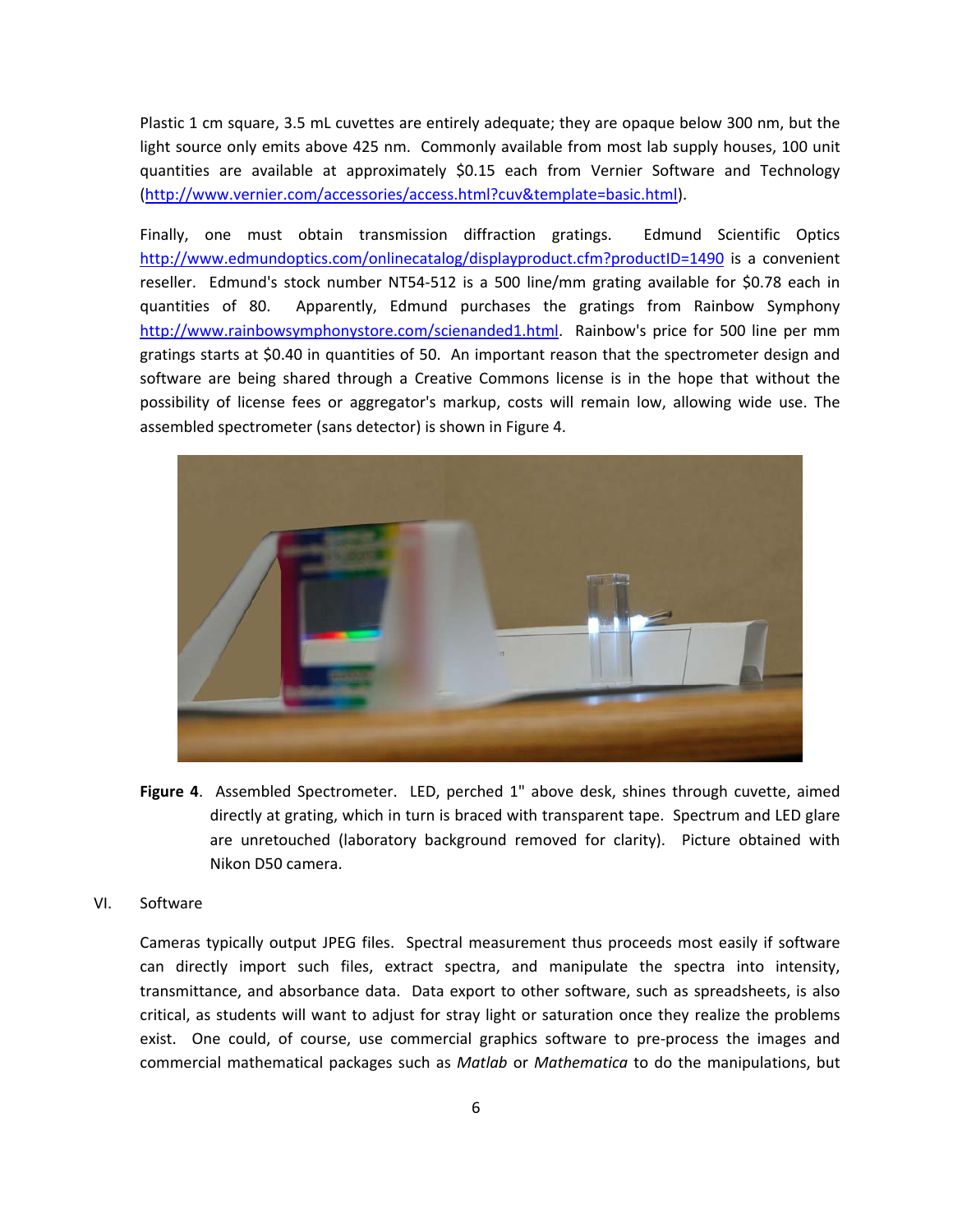this would subvert one of the goals, making data manipulation accessible to all students. We have thus made available both the source code and executable file for software to carry out the necessary processing. CodeGear RadStudio Delphi 2007 was employed, using IOComp's ixyPlot and related components. A version of the software that will run in a web browser (Java code) is being planned. It is obvious that a native cell phone application would be highly desirable. It is likely that a reader of this paper can write such an application sooner than the current authors can! An impediment to native cell phone coding is the range of common operating systems (Windows CE Mobile, Symbian, Palm, Google/Android, iPhone/Linux, RIM/Blackberry, …).

The software loads reference and sample spectra (*I*<sup>0</sup> and *I* respectively) from a directory of the user's choice; picture preview is not available inside the program, so the Windows "Thumbnail" function in *Windows Explorer* is helpful for selecting data. If files are too big to conveniently navigate in the image displays, *Windows Paint* is entirely adequate for making smaller JPG files, either by cutting out the desired data and making a new, smaller inset file or by "stretching" the file to some smaller footprint. Resolution must suffer from compression, but since we have not yet characterized system resolution we do not yet have data on this aspect of performance. If some user has a mercury penlamp or other line source, students could easily "play with" the parametric dependence of dispersion, resolution, and throughput. In any event, once spectra are loaded, one can use either typed‐in pixel coordinates or a point and click mouse interface to tell the software where the useful spectral data appear, how many pixels high the integration area should be, and the range of wavelengths putatively covered by the extracted spectrum. Once the desired area is defined, plots of *I*, *I*0, both on the same axes, *T*, and *A* can be rendered. Because one must assume that no two frames are taken with the same hand‐held camera orientation, an algorithm to linearly interpolate  $I(\lambda)$  applicable to the wavelengths of  $I_0(\lambda)$  is included in the transmittance computations. Commadelimited lists of all extracted and computed data are available once any have been plotted. One can then transfer the data to a spreadsheet, allowing improved data processing. For example, an average stray light level could be subtracted.

## VII. Audiences and Initial Experience

The cell phone spectrometer has been used three times as of this writing. First, a group of instrumental analysis students at the Faculty of Chemistry, Hanoi University of Science worked with the components. By fluke, two‐dimensional "double axis" diffraction gratings (diffraction/dispersion in two directions simultaneously, see http://www.rainbowsymphonystore.com/scienanded1.html accessed 6/30/09) were obtained, giving more complicated visual patterns that could be used easily since the software had no predetermined, assumed diffraction pattern to fit. Second, a group of high school teachers from Illinois were given the components and allowed to explore how a spectrometer so designed might fit into their classrooms. Finally, 26 high school students (mostly seniors, but at least 2 sophomores) in groups of three, attending a summer outreach program at Clark Atlanta University were given the components and some guidance in their use. In all cases, while there was a sequence of questions that could be followed, the students/participants were encouraged to ignore the writeup and proceed until they could obtain reproducible exposures at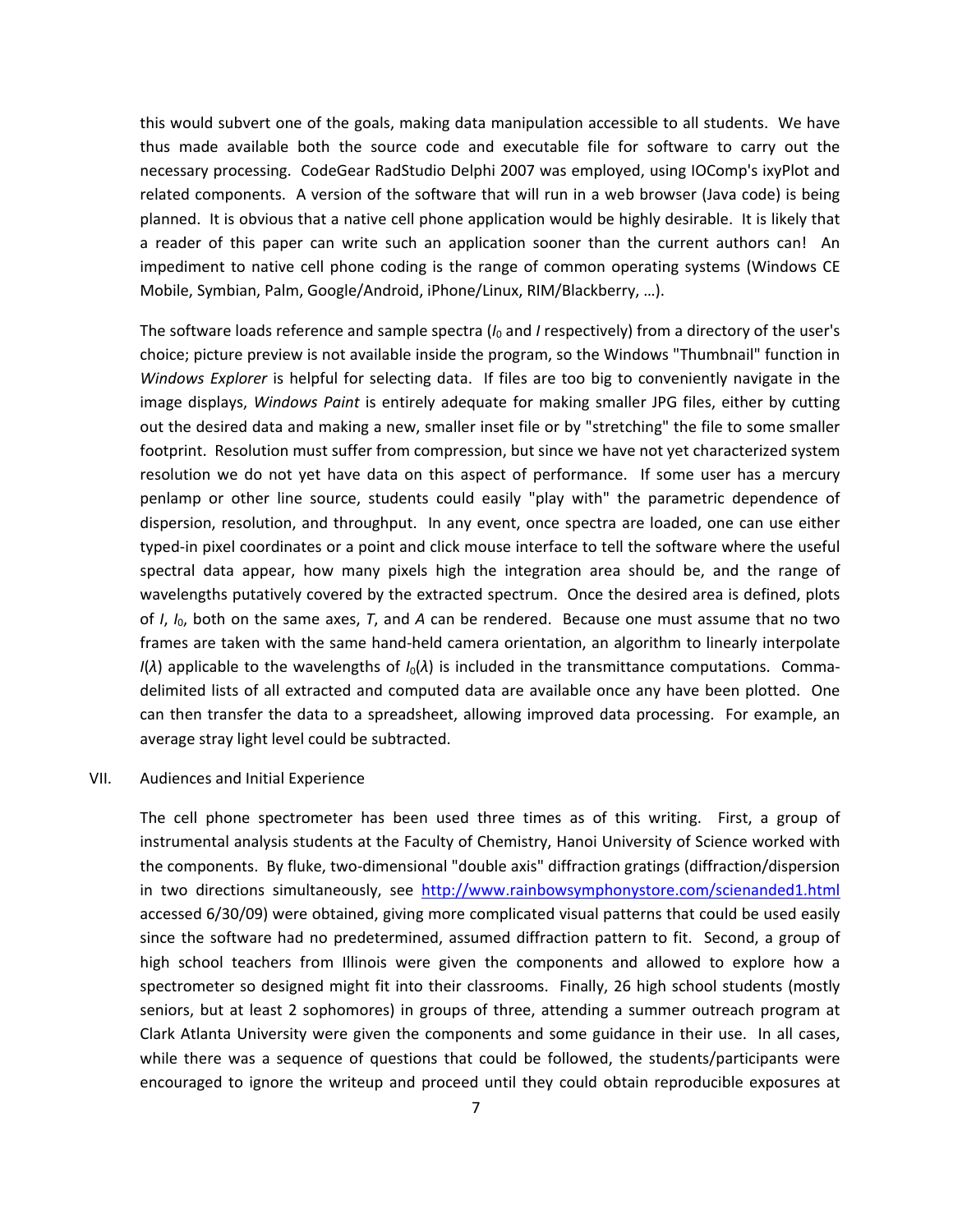controlled dispersions so that absorbance experiments could be performed. At that point, "primary color" samples (Kool Aid for the high school teachers,  $CuSO<sub>4</sub>$  for students) were provided.

In all three cases, the classroom dynamics were the same. After a few minutes of confusion and intense questioning of the instructor, the idea of "playing in the sandbox" to optimize throughput, dispersion, exposure, alignment, stability, and so on "clicked." In place of a frenzied instructor, there was intense student‐student interaction, with an occasional, "look at this!" as the photographic spectra started rolling forth. A few students never tried to engage the project for reasons unclear; those who stayed focused for at least 5 minutes generally completed assembly and were able to obtain pedagogically‐significant data i.e. data that led them to understand one or more of the ideas previously listed.

For illustrative purposes, here are data obtained by this paper's authors. A Nikon D50 camera, operating without flash, set for closeup focus, and aimed at the spectrum transmitted by water or 20 μM Methylene Blue, obtained f/4, 1/30 s exposures as shown:



**Figure 5**. Spectral Data for 20 μM Methylene Blue. Left spectrum: *I*0. Right spectrum: *I*. Insets combined using Windows *Paint*. Line near the left end of the green part of the spectrum due to dirt on the grating. Note change in yellow part of spectrum due to MB absorption.

A screen grab of the spectra as processed by the software, showing raw intensity data, is in Figure 6. The green line across the spectra shows the region plotted, and the dimmer lines above and below the green central line show the range of pixels summed. Note that near reported wavelengths of 450 nm and 625 nm, the *I*<sup>0</sup> spectrum can be seen to saturate. Wavelength calibration can be seen to be terrible; methylene blue absorption is centered at 655 nm in a well-calibrated measurement, but turns up here at 590 nm (Figure 7). The reason for non-calibration is clear from the way the wavelength calibration is set; the user simply guesses which pixels correspond to the extreme wavelengths emitted by the LED and detected by the camera, with no knowledge of the red or blue cutoff of the sensor. If this were a "real" measurement, such arbitrariness would be unacceptable. Here, it helps make the case for careful calibration, for showing the effect of the spatial extent of the light source on dispersion and resolution. Saturation at blue wavelengths in both spectra and in red wavelengths for the reference spectrum illustrates dynamic range limitations. Because these spectra were taken in a darkened room, stray light is minimal. In a brightly-lit room as shown in Figure 4, stray light is also obvious.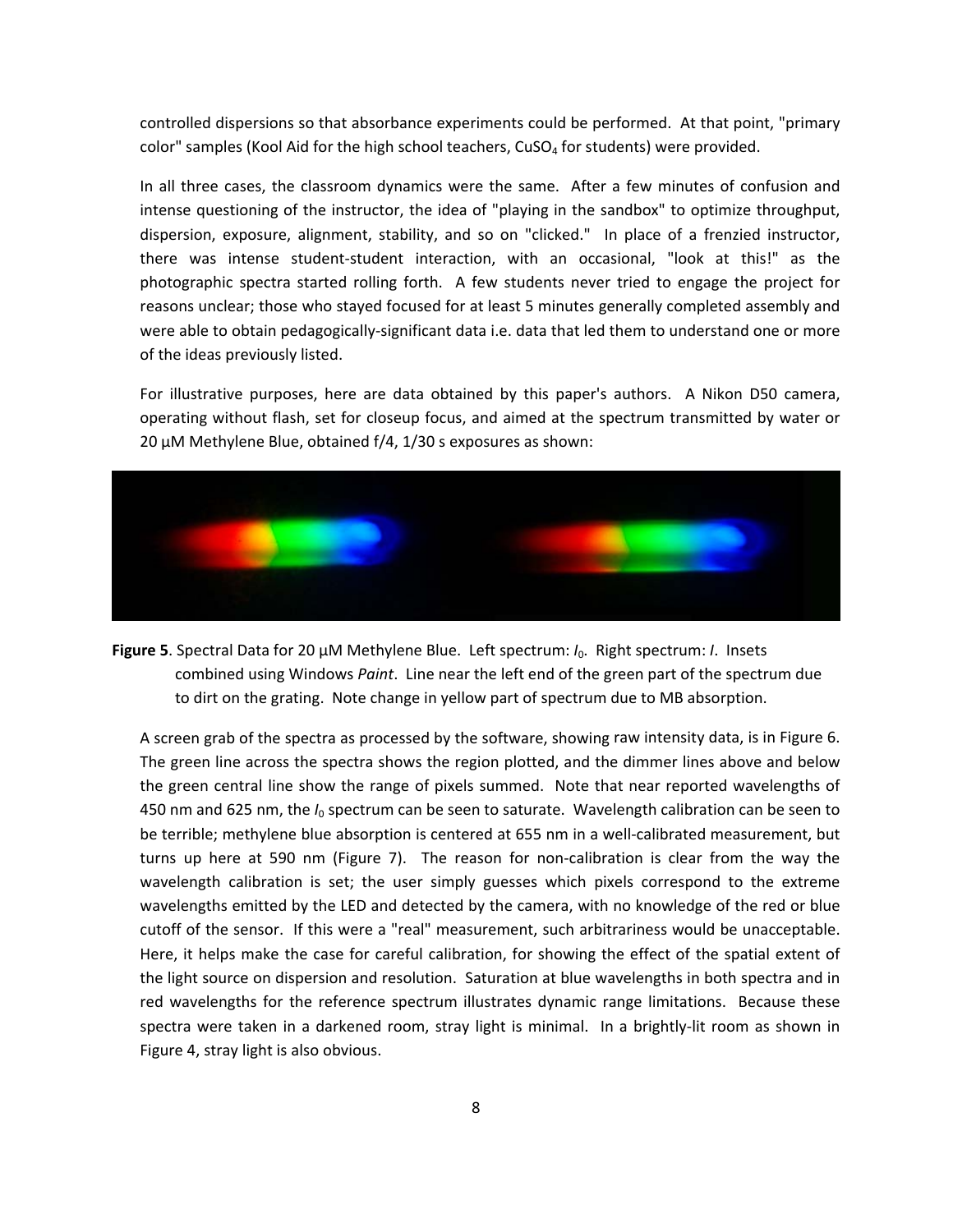

**Figure 6**. Screen Grab of Raw Intensity Data for 20 μM Methylene Blue.

The artifactual "absorbance" at blue wavelengths (<512 nm on the graph abscissa in Figure 7) makes the students question when Beer's Law fails due to the instrument as well as when chemistry may be involved. Is there a way to distinguish the two? Inexpensive cameras adjust exposure to avoid detector saturation; getting reproducible exposure is easiest when there is much stray light to fool the camera electronics, but of course this generates dynamic range and background subtraction difficulties. Students can explore the noise reduction due to signal averaging by varying the number of rows of pixels average to produce the raw spectrum. The lack of correspondence between *I*(*λ*) for any color sensor and the purported output of the LED naturally leads to discussion of quantum efficiency, throughput, and the fraction of generated light that actually reaches the detector. A mercury penlamp could be used to show wavelength range, resolution, and wavelength calibration (warning: such lamps typically produce substantial ultraviolet light; while brief exposure is unlikely to cause sunburn, eye protection is essential). The range of discussion that may come from this instrument is yet to be fully explored; in no case as yet have all students had convenient ways to offload their spectra to their laptops in real time. Emailing spectra to the instructor served as a proxy for full, real-time participation.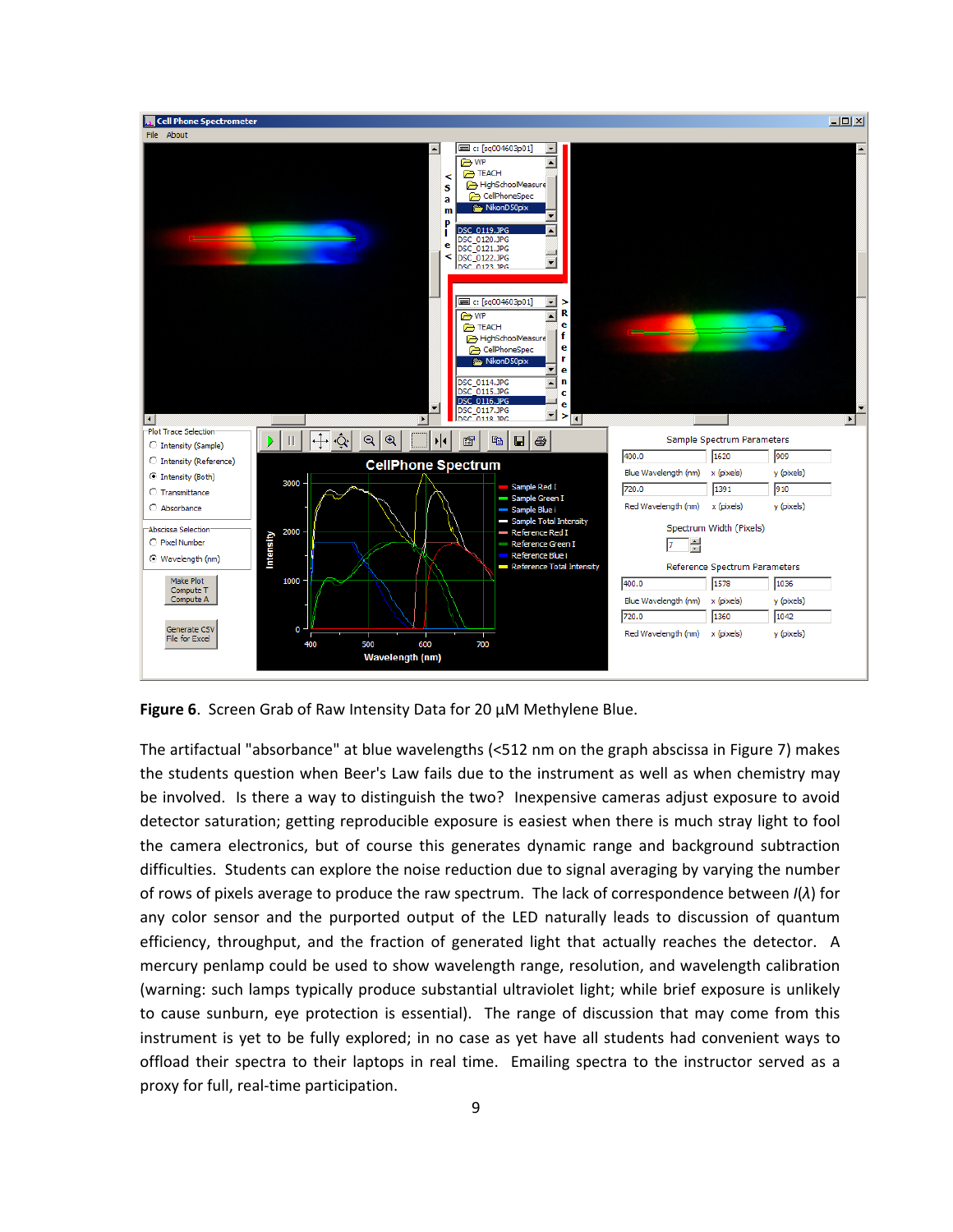

**Figure 7**. Absorbance Spectrum Corresponding to Figure 6.

# VIII. Conclusion

While there has been no controlled testing of student learning with the home-made spectrometer compared to other approaches, decades of watching students and reading misguided exam answers, when contrasted with discussion during construction and use of the cell phone spectrometer, suggests that this highly visual, intentionally crude approach to teaching about spectroscopic instruments is more effective than any other approach the author has tried.